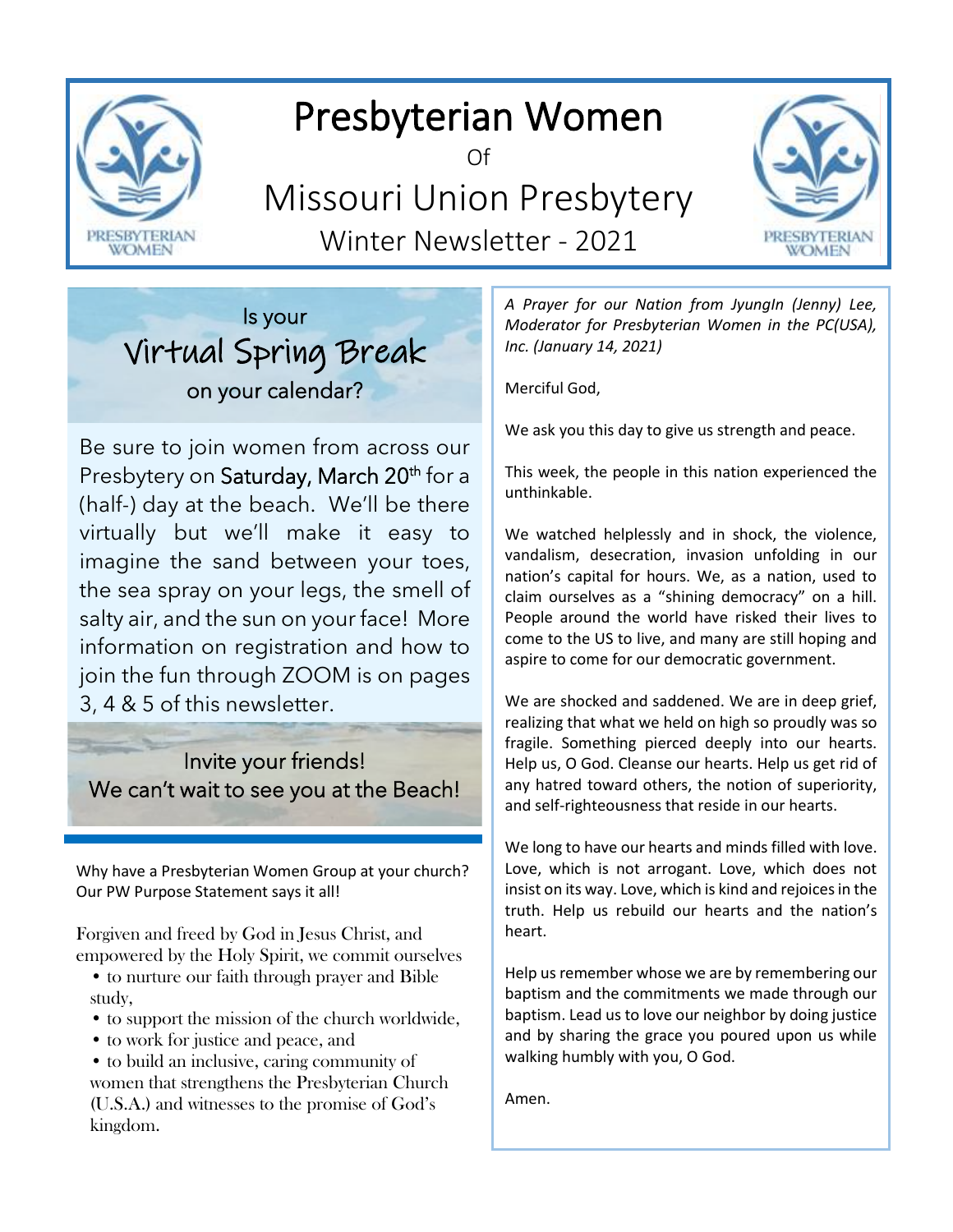

It's been reported that during this pandemic the loss of life to opioid addiction has been increasing. Likely you know of a family member, a friend or a friend of a friend who's dealt with addiction first hand. Substance use disorder or "SUD" killed more than 83,000 people between June 2019 and June 2020.) Substance use disorder is a challenging and highly emotional topic for anyone, but Presbyterian Women have developed new resources for supporting those who are struggling with SUD.

A poignant and informational newsletter was published last year by PW's Justice & Peace Committee – it contains both personal stories and, literally, pages of resources for those who are struggling with SUD and for the many more who are trying to support them. The newsletter is available online at:

[https://www.presbyterianwomen.org/wp](https://www.presbyterianwomen.org/wp-content/uploads/2020/01/2019.1_SUD_Links.pdf)[content/uploads/2020/01/2019.1\\_SUD\\_Links.pdf](https://www.presbyterianwomen.org/wp-content/uploads/2020/01/2019.1_SUD_Links.pdf)



Learn about the ways you and your PW group or church can advocate for SUD prevention programs, safe drug disposal, just legislation regarding drugs and the ways to support individuals in your group or congregation struggling with substance use disorder. See this "responses" compendium of resources:

[https://www.presbyterianwomen.org/wp](https://www.presbyterianwomen.org/wp-content/uploads/2019/02/PW-SUD-initiative.pdf)[content/uploads/2019/02/PW-SUD-initiative.pdf](https://www.presbyterianwomen.org/wp-content/uploads/2019/02/PW-SUD-initiative.pdf)

And a prayer for a church congregation or any group trying to support those struggling with SUD: [https://www.presbyterianwomen.org/wp](https://www.presbyterianwomen.org/wp-content/uploads/2019/02/PW-SUD-prayers.pdf)[content/uploads/2019/02/PW-SUD-prayers.pdf](https://www.presbyterianwomen.org/wp-content/uploads/2019/02/PW-SUD-prayers.pdf)

#### **PW Mission Support**

For more than 200 years, Presbyterian women have demonstrated a commitment to serve the mission of the church in special, caring ways. What does it mean to support the mission of the church worldwide? For Presbyterian Women, it means that we respond to God's love for us by offering our many gifts to ensure wholeness for all. Standing alongside the Presbyterian Church (U.S.A.) and our ecumenical partners, we bring Christ's love to the world.

This means both local mission as well as support for mission and service far beyond our own communities. Through the Birthday Offering and the Thank Offering, Presbyterian Women use their resources and gifts for transformational mission to underserved and overlooked people around the world. Through our Annual Fund (Mission Pledge) we facilitate all of those mission efforts, every justice and peace effort, leadership development opportunities, community-building resources, and every other programmatic effort made by Presbyterian Women.

Presbyterian Women make a difference!



Do you know that our PW Newsletters are available at the Missouri Union Website? See our PW page! Flyers about our 2021 Spring Gathering are available for download & printing!

[https://www.mupresbytery.org/presbyterian](https://www.mupresbytery.org/presbyterian-women)[women](https://www.mupresbytery.org/presbyterian-women)

PW's Churchwide Newsletter is also available on-line under its new title "PW NewsBytes" – read or download it here:

[https://www.presbyterianwomen.org/downloads/p](https://www.presbyterianwomen.org/downloads/pw-newsbytes-winter-2020/) [w-newsbytes-winter-2020/](https://www.presbyterianwomen.org/downloads/pw-newsbytes-winter-2020/)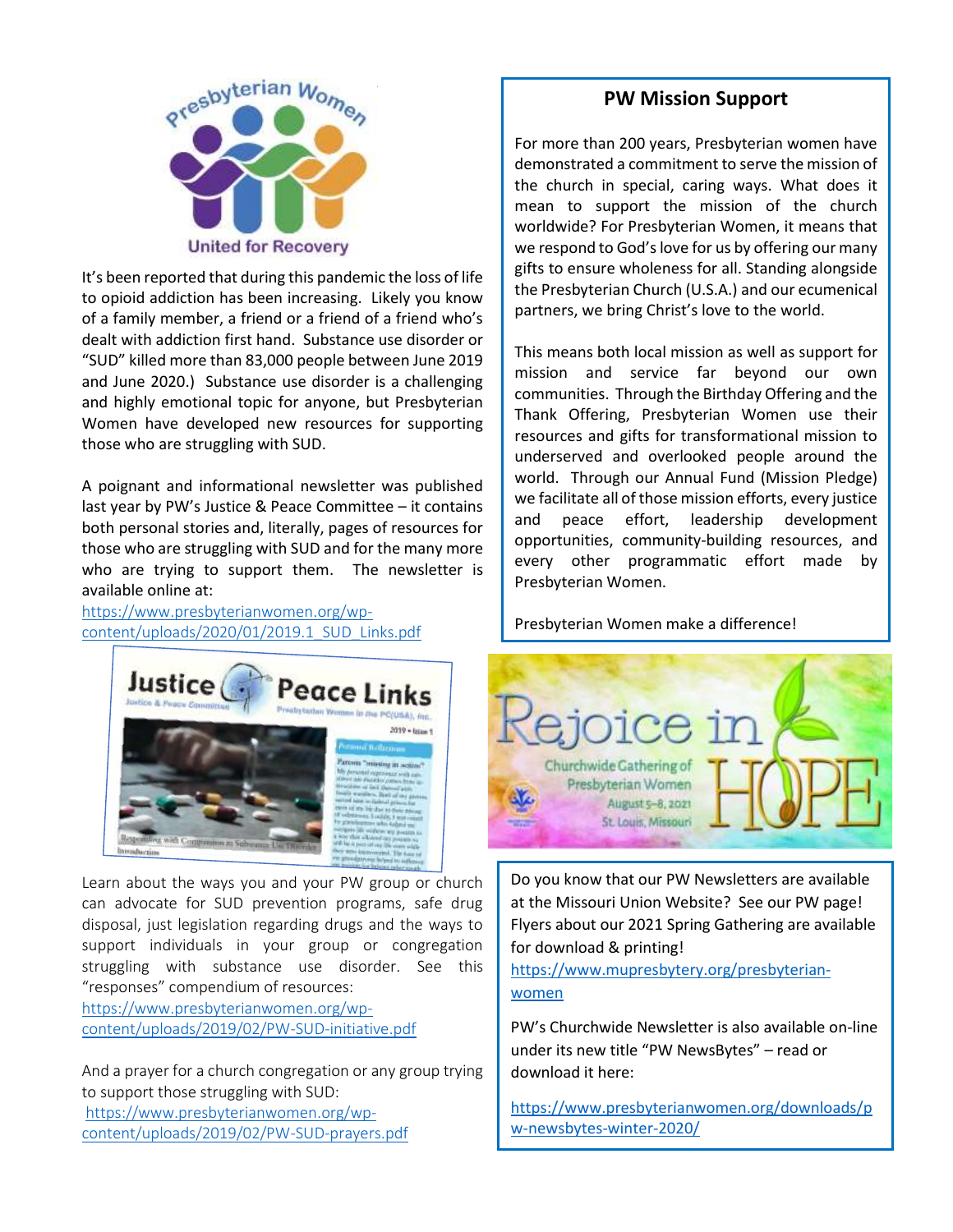# (A Virtual) Spring Break

**Women's Spring Gathering & Retreat** Presbyterian Women – Missouri Union Presbytery Saturday, March 20, 2021 9:00 am - Noon INVITATION

Let's go to the Beach! Join women across Missouri Union Presbytery for A Virtual Spring Break on Saturday, March 20<sup>th</sup>. Grab your beach hat and a few supplies. It's never been easier to get to the virtual beach!

We'll be combining devotions inspired by Missy Buchanan's Beach Calling with fun crafts and activities, fellowship, and worship! We'll also tuck in a brief business meeting. This interactive retreat will be offered over ZOOM.



This retreat is open to all women in Missouri Union Presbytery as well as any friends you want to invite, but advance registration will be required so we can mail you a "retreat kit" – your virtual beach bag - before March 20th!

Painting by Rev. Helen Logan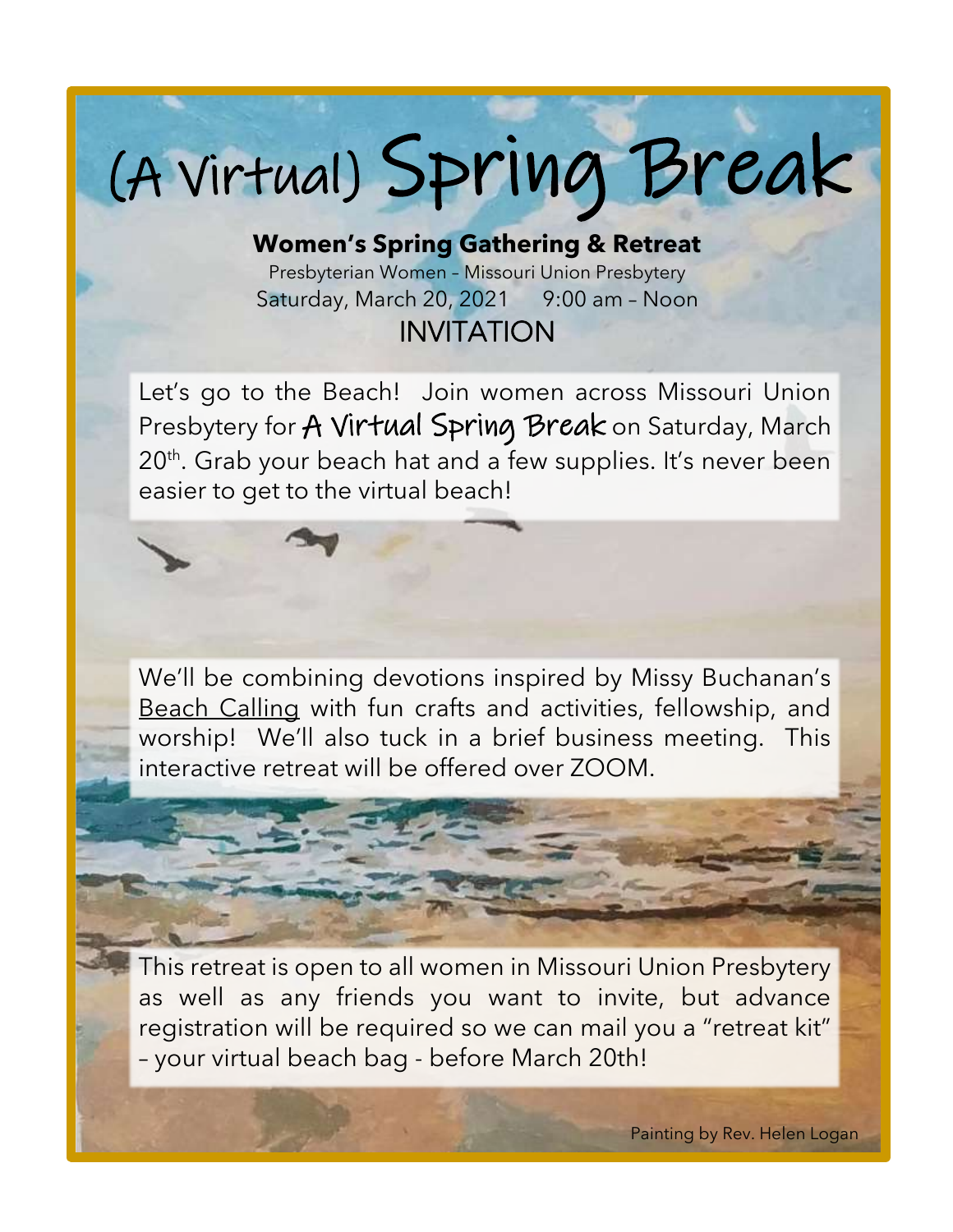

#### **Registration:**

We'd like a registration form (or the requested information) for each attendee. We will mail (or otherwise arrange for delivery of) your Beach Bag about a week before the retreat. Each participant will need their own Beach Bag! There is a \$5.00 registration charge to cover our costs in supplies and mailing expense.

You are also invited to include with your registration any offering amount you'd like to give during our worship service during the retreat; we've suggested that offerings will be contributed to the Birthday Offering and the Mission Fund (PW's Annual Fund). More about those offerings is below. If you register but are unable to attend, your fee/offering will go to their intended purpose.

#### **Supplies:**

Each registrant will be mailed a large envelope (your "Beach Bag") containing the agenda and supplies for the retreat. There are several things you'll want to have handy as well: You'll need some coloring tools (crayons, markers, colored pencils), a good pair of scissors, a glue stick or liquid glue or tape, a pen or pencil. You will also want to have your beach hat (sun glasses are optional)!

#### **Offering:**

PW's Birthday Offering is an annual special offering used to fund large projects around the world, such as expanding a health clinic or creating a new ministry to people on the margins of society.

PW's Annual Fund ("Mission Pledge") supports PW programming, including the salaries of the dozen staff members in Louisville who plan all of PW's activities, events and programs, create resources for PW at the church, presbytery and synod level, coordinate all of PW's national and international mission work, plan the Churchwide Gatherings, etc., etc. All of these costs are covered by Presbyterian Women contributing to the Annual Fund.

#### **ZOOM – ZOOM!**

The retreat will be conducted over ZOOM, an Internet-based video conferencing service. Participants will need access to a laptop/tablet/ desktop/smart TV or a smart phone to participate. A free ZOOM app is available in advance through the App Store on your phone, at [www.zoom.com](http://www.zoom.com/) or it can be downloaded as you prepare to join the meeting (but will take several minutes!). Attend the "ZOOM Practice" for more help.

If you don't have the necessary technology or Internet is not reliable at your home, please talk with other women in your congregation about joining in small, socially distanced groups. If a member has a SmartTV, or TV that accepts an HDMI cable, or if your church has Internet and a monitor or a projector and screen, you can connect and project with a laptop so more women can easily see the screen.

We will host a **ZOOM Practice** on Saturday, March  $6<sup>th</sup>$  at 10:00 am so women can check out their zoom connection and practice "ZOOMING", learning where your "mute" button is, how to identify yourself with a screen name, and how to adjust the screen view. This is intended for women not accustomed to using ZOOM. **To join the ZOOM Practice**, please EMAIL Anne Schneider at [akrsch@aol.com](mailto:akrsch@aol.com) by Noon on Friday March  $5<sup>th</sup>$  so we can send you the ZOOM Link to join the practice. Anne Schneider and Kay Metcalf will both be available to help you during this ZOOM Practice.

**More Questions?** Contact Anne Schneider at [akrsch@aol.com](mailto:akrsch@aol.com) or at 573-418-1853.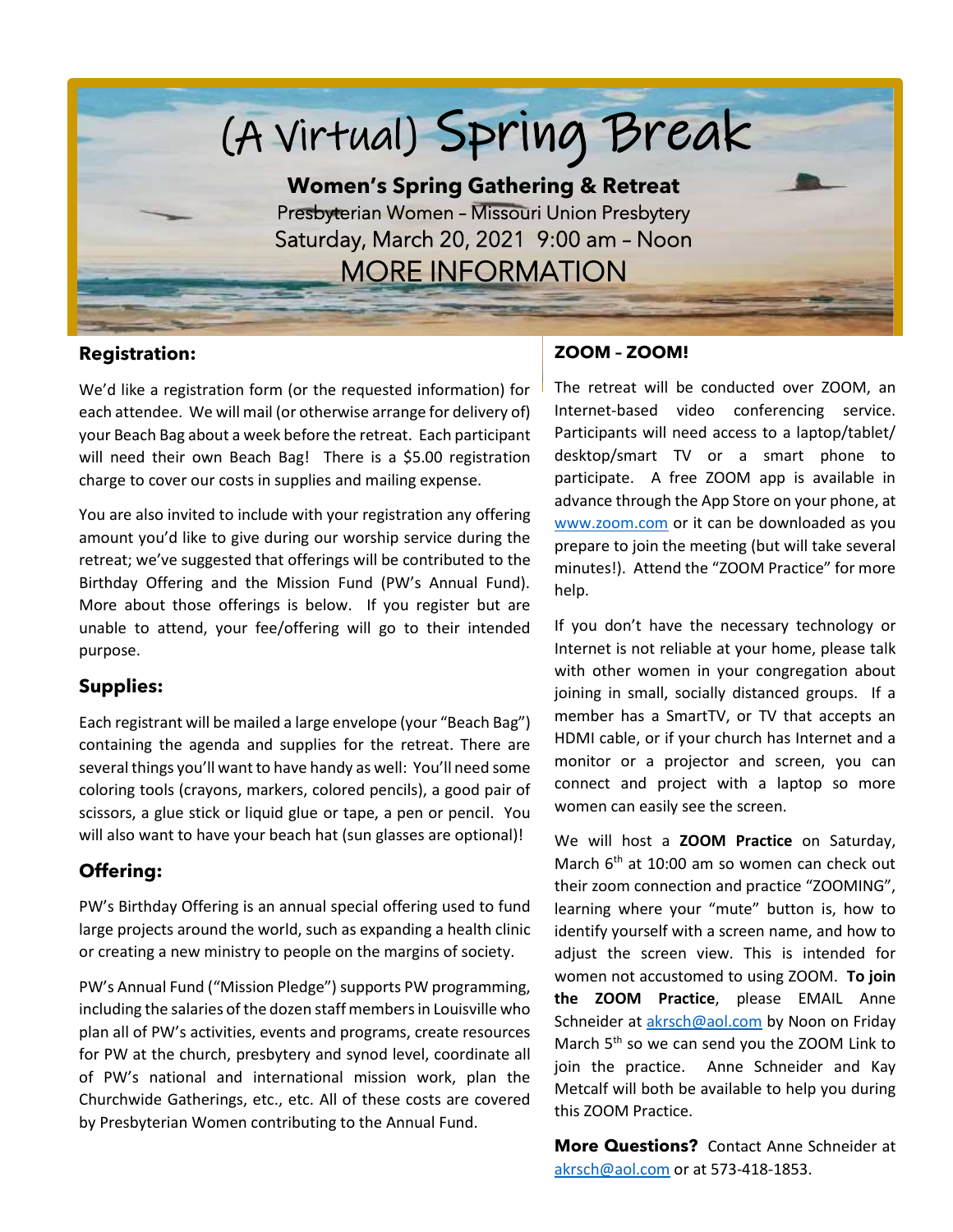

To register for A Virtual Spring Break, please complete this form and mail it with your registration fee before March 10<sup>th</sup>. We are requesting registration fees in advance because we will then be mailing back to you your retreat materials – your *virtual beach bag*!

When registering, you are invited to add your offering contribution to the PW Mission Fund and/or Birthday Offering– just indicate on the form below how you'd like it allocated. We will acknowledge these offerings during the gathering. Just fill out the form below and mail it (or otherwise deliver it) with your check to: Ruth Thompson

3400 W. Hwy 124, Harrisburg, MO 65256

Then mark your calendars for a (half-) day at the beach! We'll mail virtual beach bags around March 10<sup>th</sup> and email the ZOOM link (also in beach bag). See the Retreat Flyer for optional ZOOM Training!

| <b>REGISTRATION FORM</b>                                                                                                                        |                             |                    |    |      |  |
|-------------------------------------------------------------------------------------------------------------------------------------------------|-----------------------------|--------------------|----|------|--|
| NAME                                                                                                                                            |                             | <b>CHURCH/TOWN</b> |    |      |  |
|                                                                                                                                                 |                             |                    |    |      |  |
| <b>MAILING ADDRESS</b>                                                                                                                          |                             |                    |    |      |  |
|                                                                                                                                                 |                             | <b>PHONE</b>       |    |      |  |
|                                                                                                                                                 |                             | <b>EMAIL</b>       |    |      |  |
| PLEASE ENCLOSE YOUR \$5.00 REGISTRATION<br>FEE AND WHATEVER YOU WOULD LIKE TO<br><b>GIVE FOR OFFERING DURING OUR WORSHIP</b><br><b>SERVICE.</b> | Registration Fee            |                    | Ś  | 5.00 |  |
|                                                                                                                                                 | Offering:                   |                    |    |      |  |
|                                                                                                                                                 | Birthday Offering (Mission) |                    | \$ |      |  |
|                                                                                                                                                 | Mission Fund (Annual Fund)  |                    | \$ |      |  |
|                                                                                                                                                 |                             | Total Enclosed:    | \$ |      |  |